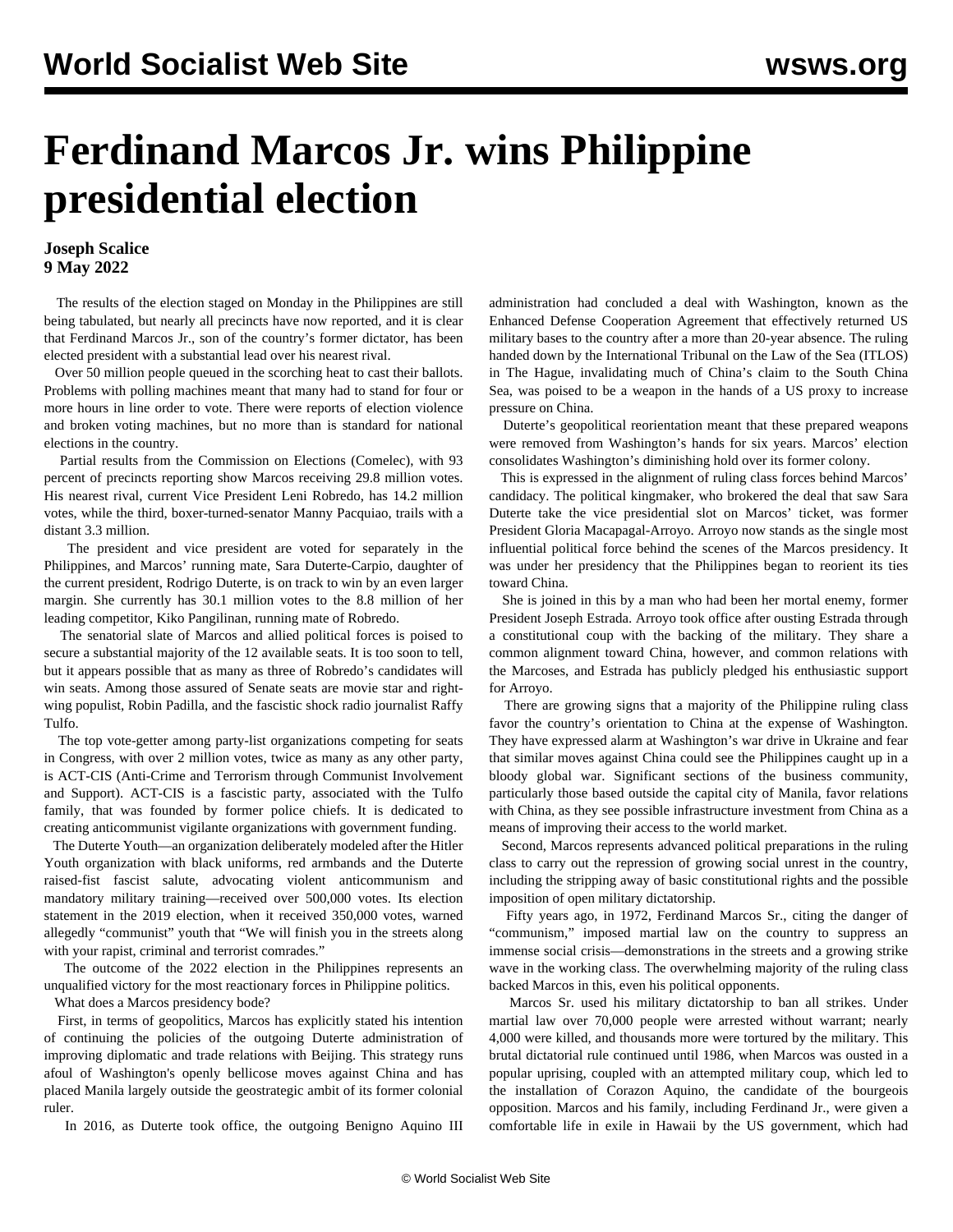backed his dictatorship from the day it was declared.

 Marcos Jr. has made the claim that martial law was a "golden age" in Philippine history the center of his campaign. This is not just a lying attempt to use his family name to secure votes, it is a promise as well. Marcos is telling the ruling class that he is running as the candidate of dictatorship.

 When Ferdinand and Imelda Marcos were ousted in 1986, their rule was detested. They were corrupt, they were brutal. They were guilty of mass murder and the theft of billions of dollars. This was symbolized in popular consciousness by Imelda's thousands of pairs of shoes, in a country where most people are lucky to afford a single pair and treat them with great care.

 How is it possible that 36 years later, Ferdinand Marcos Jr. has won election on the basis of the preposterous lie that his parents' dictatorship was a golden age?

 Marcos bought a good deal of his support, deploying the stolen wealth that his family still possesses. It is obvious from numerous grassroots accounts throughout the country that the crowds gathered at his rallies were brought in with the promise of envelopes of cash. The average sum of 500 pesos (about \$10 USD) per person is widely reported. There is a long established tradition of vote-buying in the Philippines, and there can be no doubt that Marcos engaged in this practice.

 The purchase of support extended to the use of online troll farms. Marcos was backed by a systematic network of disinformation, creating videos and posts circulated on TikTok and Facebook that claimed to demonstrate that Marcos' rivals were secretly communists, that martial law improved social conditions of the Philippines, that Marcos was personally possessed of immense wealth that he intended to redistribute if elected, and so on.

 Vote-buying and the production of disinformation cannot alone account for the election results. The question must be asked regarding disinformation, in particular, much of which was quite crude, why did it spread? Why did it find a mass audience which deemed it credible?

 When Corazon Aquino took office in 1986, there were immense illusions placed in the social changes that her government would carry out. After two decades of Marcos rule, things would finally change for the better. Aquino, one of the largest landowners in the country, changed very little. She incorporated many of the leading criminals of the martial law regime into her cabinet. By the end of her six years in office, she found it expedient to allow the Marcoses to return to the country.

 No truth commission was ever set up; no investigation of the nature of the dictatorship was conducted. Aquino covered up the crimes of those who are now her allies. History textbooks were written on this basis. No one was taught what martial law had been. For a good many years, people repeated the phrase "never again," but it gradually lost its meaning.

 Much of the country now suffers from a systematically cultivated historical illiteracy. The Duterte administration has removed the teaching of history from high schools entirely, replacing it with the abstract and largely empty Araling Panlipunan (Social Studies).

 This historical illiteracy makes possible the influence of disinformation, but it does not explain its appeal.

 As it has for workers around the globe, the living standards of the Filipino working masses has declined over the course of the past three decades. Real wages have fallen. The immense social crisis gripping the country finds expression in the mass export of migrant labor. Fully 10 percent of the country's population has been compelled to seek work overseas. Families are riven apart. There are very few working families that do not have a father or a mother, sister or son torn from them to work in Singapore or Hong Kong, Saudi Arabia or Taiwan.

 The illusions in liberal democracy under the rule of the successors of martial law were shattered irretrievably. Leni Robredo, the leading opponent of Marcos and chair of the Liberal Party, long associated with

the Aquinos and the ouster of Marcos, was the inheritor of these shattered illusions. That she knew that her own banner was tattered and tainted was manifested in her decision to run as an independent and avoid public affiliation with her own party.

 There is a degraded character to much of official democracy in the Philippines. Elections are conducted as public spectacles, nothing more. They are marked by singing, dancing, fireworks and the absence of coherent political thought. Elite politicos deliberately make fools of themselves in pursuit of votes.

 Robredo did not break with this tradition but within its parameters staged a deliberately conservative, even right-wing campaign. She presented democracy as a question above all of civility and effectively counterposed herself as the decent, kindly opponent of Marcos. Day after day she staged rallies of hundreds of thousands, who wore pink and danced to the music of her campaign.

 Doubtless the millions who voted for Robredo did so out of hostility to Marcos and all that he represents, but she had no concrete appeal to the tens of millions who sought not civility but an end to their poverty.

 And while presenting herself as a quietly democratic force, Robredo met with the leading generals and pledged support for the continuation of the McCarthyite anticommunist apparatus, the National Task Force to End Local Communist Armed Conflict (NTF-ELCAC), created under Duterte.

 The Stalinist Communist Party of the Philippines (CPP) played an integral role in the victory of Marcos. The various legal organizations that follow its political line, operating under the umbrella organization BAYAN, campaigned alongside Marcos in 2010, when he ran for Senate, and they shared a slate behind real estate billionaire Manny Villar. The CPP enthusiastically promoted Rodrigo Duterte for president and claimed that the fascist political leader was a "socialist." The far-right atmosphere that hangs over the country today has been made possible by the role of the Stalinists.

 The Stalinists threw themselves into support for Leni Robredo, campaigning for her with an intensity without precedent in the history of the party. On May 1, 2022, the Kilusang Mayo Uno (May One Movement), the labor union umbrella of the Stalinists, instructed their members that they were not to wave red flags nor were they to denounce the NTF-ELCAC. They did not want to offend their bourgeois allies.

 There is a democratic tradition in the Philippines with deep historic roots in the revolutionary struggles of the working masses, but it has no connection with the country's constitution and elections. These democratic traditions were hard won in the nation's formative anticolonial struggles against Spain and the United States.

 The democratic tradition that persists in the Filipino masses consists of a passionate commitment to freedom of speech, a courageous willingness to jeer the powerful and, above all, a highly developed belief in the need for social equality.

 The constitution and the parliamentary politics of the Philippines, however, were set up by the United States in a quest to stabilize the rule of their elite partners in the country. The representatives of American imperialism wrote martial law as an executive power into the country's legal code and kept trial by jury out. Formal democracy has proven to be nothing but the apparatus of elite rule.

 The Stalinists make no effort to build upon the democratic tradition of the Filipino working class; they seek to prop up the formal democratic rule of their bourgeois allies.

 The victory of Marcos in the Philippines is a stark manifestation of a global trend. Marcos has political counterparts around the world: Donald Trump, Jair Bolsonaro, Marine Le Pen, Narendra Modi. Their rise expresses the fact that formal democracy has been hollowed out by social inequality. Confronting the intensifying growth of social unrest, driven by immense crisis now exacerbated by the pandemic, the ruling class is